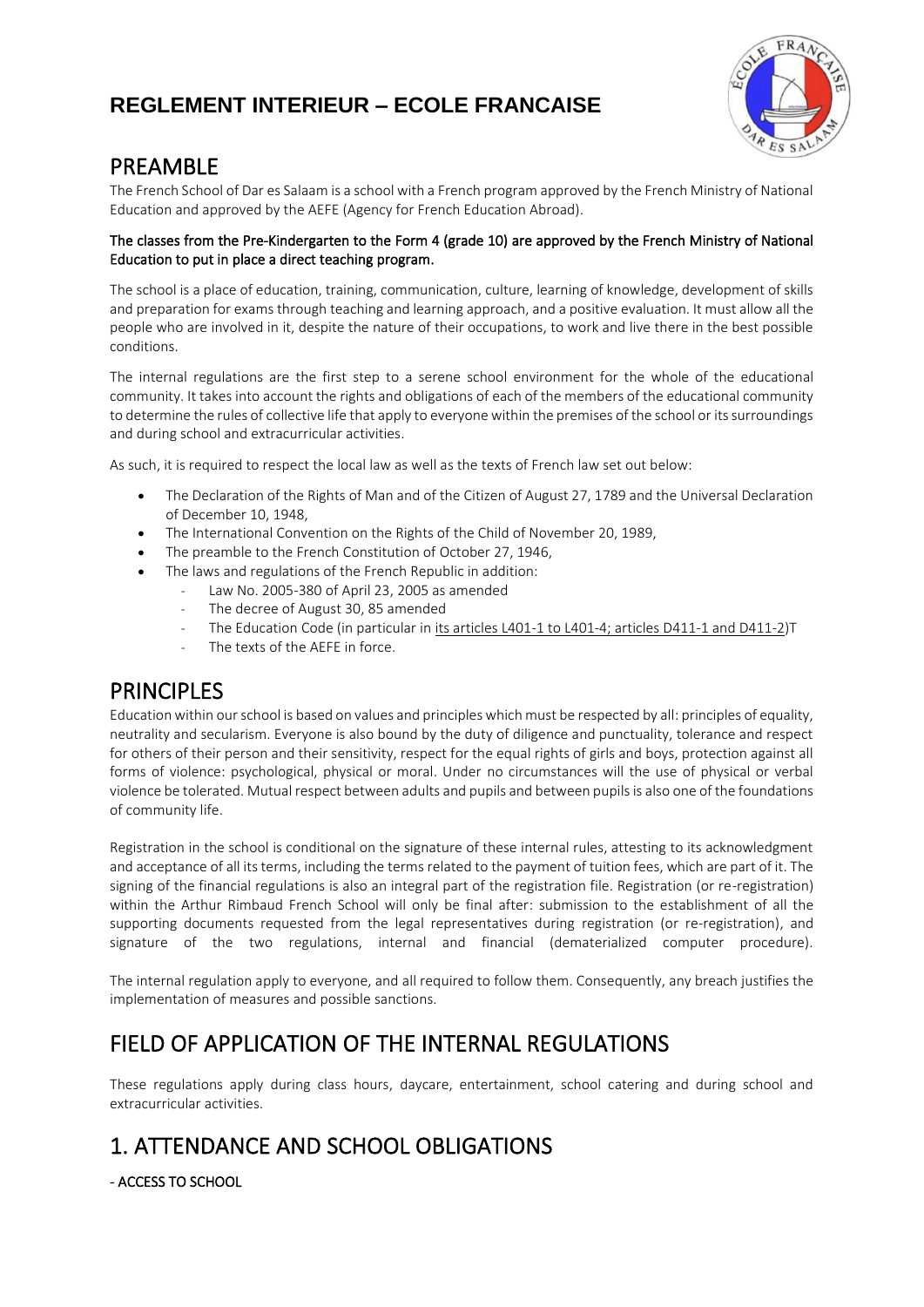

Only staff, students and all persons duly mandated by the family or authorized by the principal have access. All other visitors must identify themselves at the entrance and will be directed to the secretariat.

### - OPENING HOURS

The school is open from 7:00 a.m. until 6:30 p.m.

The administration and school life welcome the public from 7:00 a.m. to 6:00 p.m.

### - CLASSES SCHEDULES\*

Kindergarten From Monday to Friday :

8:00 a.m. – 11:30 a.m. and 12:30 p.m. – 2:00 p.m.

### Elementary

From Monday to Thursday :

8:00 a.m. – 12:00 p.m. and 1:00 p.m. – 2:15 p.m.

Friday :

8:00 a.m. – 12:00 p.m. and 1:00 p.m. – 2:00 p.m.

### **Secondary**

From Monday to Friday :

According to schedule (from 8:45 a.m. to 6:05 p.m.)

Kindergarten – elementary: A paid childcare system has been set up outside school hours. Rates and schedules are posted at school life and reviewed annually.

In kindergarten, parents or authorized persons (presentation of the student's school identity card) must drop off and pick up the children in their class.

No student can leave the school premises during school hours, except for a valid reason and a written and signed request from the parents. The parents or an authorized adult must pick up the child at the School life's office.

Outside of their teaching hours, secondary school students can access dedicated study spaces.

\*schedules are subject to the school council and may change from year to year.

### - ENTRANCE

#### Kindergarten classes:

The children are handed over by the parents to the reception staff: in the morning between 7:50 a.m. and 8:00 a.m. After 8:00 a.m., to be able to enter the classes, latecomers must be accompanied by their parents or an authorized adult and report to school life to be excused. Delays will be recorded by school life.

### Elementary classes:

Students are welcomed between 7:50 and 8:00 in the morning and between 12:35 and 12:45 in the afternoon. After 8:00 a.m. and 12:45 p.m., to be able to enter the classes, latecomers must be accompanied by their parents or an authorized adult and report to school life to be excused. Parents will be notified of the delay.

### Secondary classes: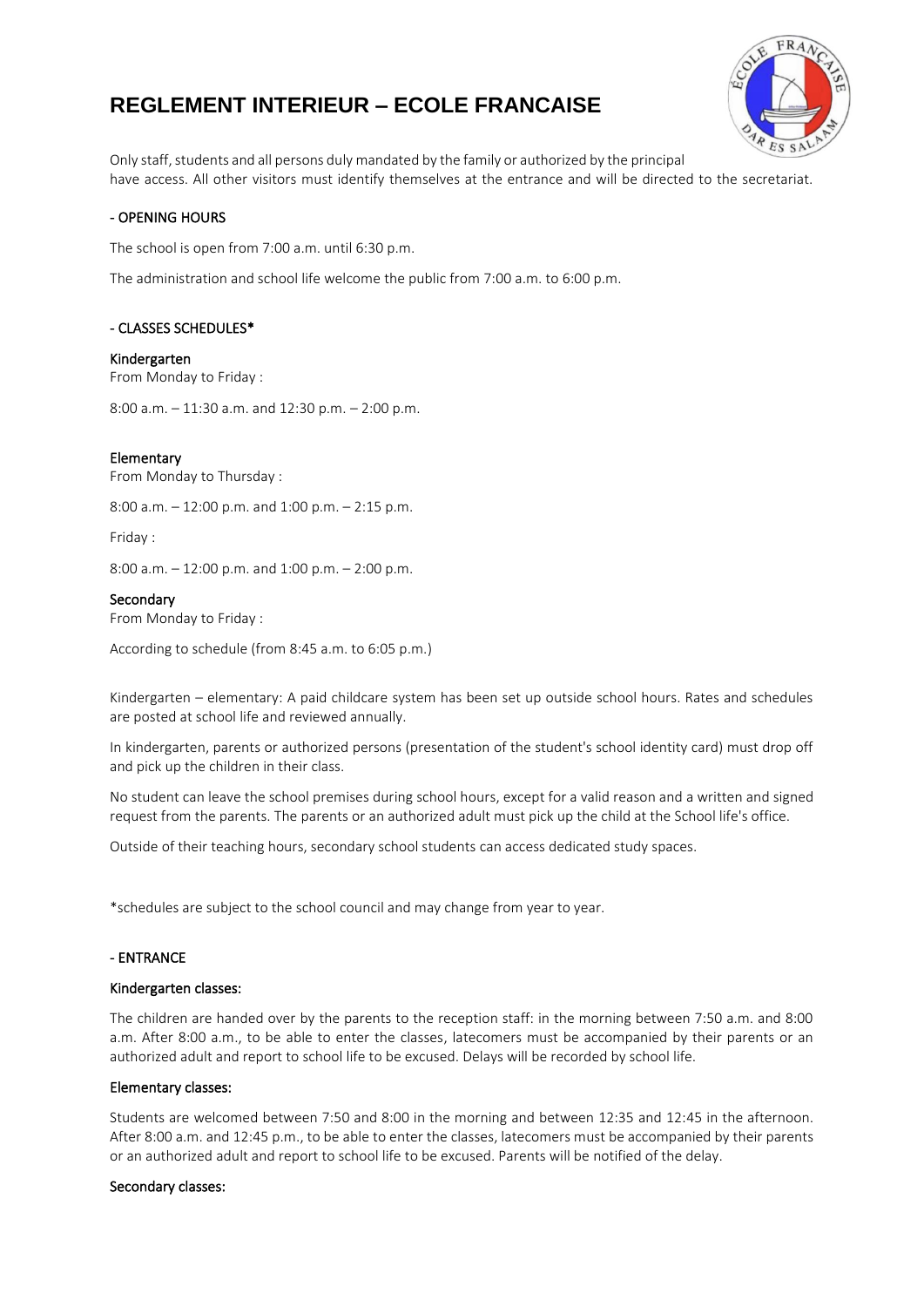

Pupils are welcomed from the opening of the school until its closing. Latecomers will have to report to school life to be excused. Parents will be notified of the delay.

### - EXIT

### Kindergarten classes:

Pupils leave the school in the morning between 11:30 and 11:40 a.m., in the afternoon between 2:00 and 2:10 p.m. The parents or any person named in writing and presented by them will pick them up. Under no circumstances may children be handed over to a minor. 10 minutes after the exit time, all children must have left school or must be registered in advance with the canteen, AES or nursery service offered by the school.

### Elementary classes:

After 12:10 p.m. or after 2:10 p.m., all children must have left school. Any child who has not been picked up after 12:10 p.m. or after 2:10 p.m. must have been registered with the canteen, AES or daycare service offered by the school.

### Secondary classes:

An exit authorization form must be completed by the parents at the start of the school year.

### Student exit and safety: kindergarten and elementary:

At the reception and exit, only parents or their representatives with the student identity card, issued by the school to the families, are authorized to accompany and pick up students in the classroom (Kindergarten) or in the area provided for this purpose (Elementary).

For secondary school, students must have their school card.

### - DELAYS

Three delays will be sanctioned by a warning, the fourth delay will be followed by a meeting with the family, the teachers concerned and school life in order to establish a remediation protocol for this situation.

### - ABSENCE

Any absence must be justified in writing to the teacher with a medical certificate for absences exceeding three days. Any student who is absent, for whatever reason, must organize themselves to update themselves, in real time, on what has been done in class during their absence with the support of the teachers.

All activities organized during school time are compulsory.

# 2. RIGHTS, DUTIES AND OBLIGATIONS

## - THE ADULTS :

Anyone associated with the life of the school community undertakes:

- to respect and ensure respect for secularism excluding any proselytism at school;
- to tolerate and respect others in their personality and in their convictions;
- to use no violence in any form, and to make every effort to ensure that its use is banned;
- to respect and promote equality for all, especially girls and boys;
- to respect the furniture and buildings which are the good of all.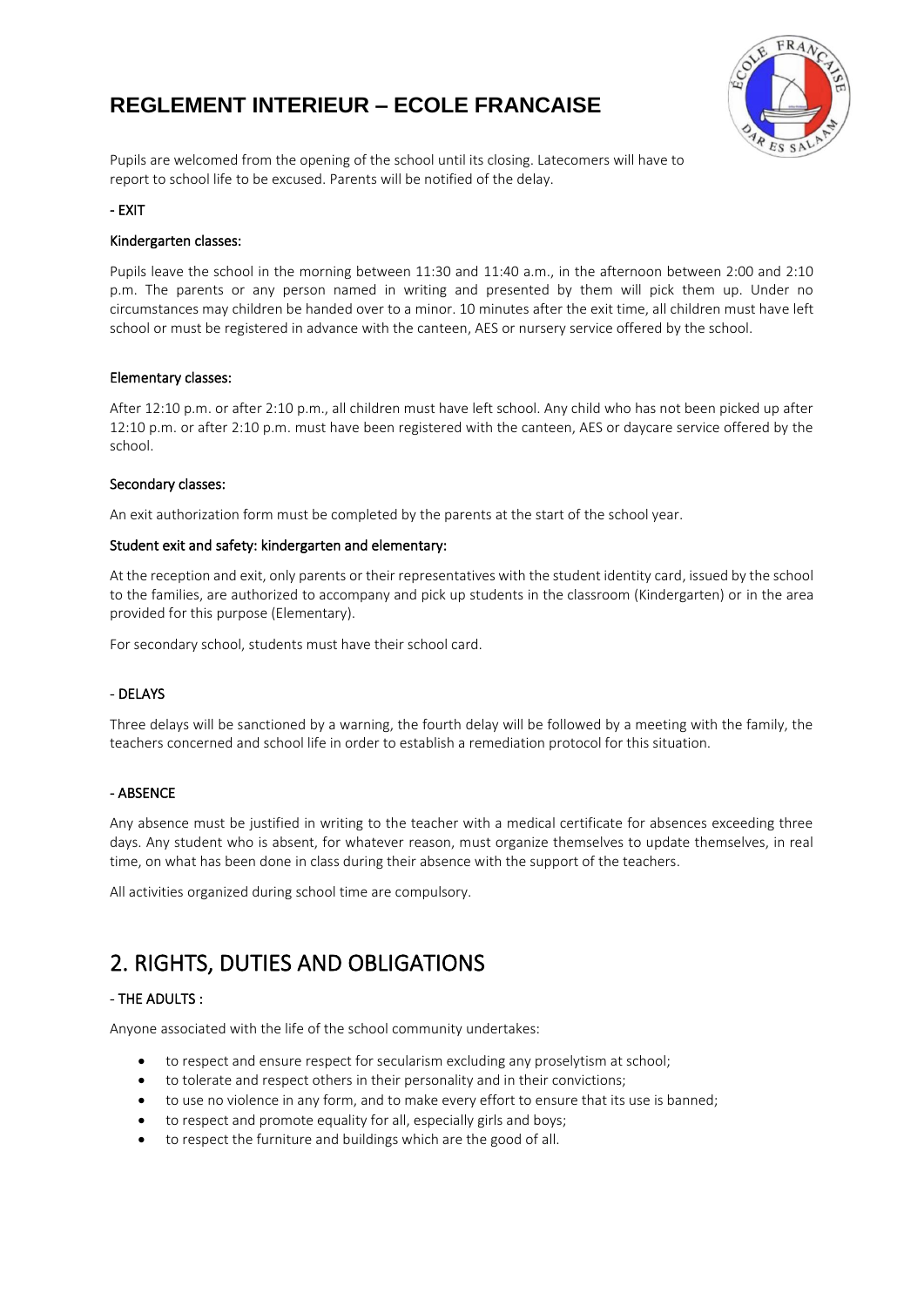

Students are entitled to a benevolent and non-discriminatory welcome. Pupils benefit from guarantees of protection against any physical or moral violence. Teachers must listen to parents and respond to their requests for information on their child's learning and behavior at school.

## - STUDENTS :

Students exercise rights and are subject to obligations as members of the educational community.

Each student has the obligation not to use any violence and to respect the rules of behavior and civility laid down by the Internal Regulations. Students must use respectful language that is appropriate to relationships within an educational community, respect the premises and materials made available to them.

| I HAVE THE RIGHT                                                                                                         | I HAVE THE DUTY                                                                                                                                                                                                                                                                                   |
|--------------------------------------------------------------------------------------------------------------------------|---------------------------------------------------------------------------------------------------------------------------------------------------------------------------------------------------------------------------------------------------------------------------------------------------|
| to be respected                                                                                                          | to respect others regardless of their age                                                                                                                                                                                                                                                         |
| to express myself freely and to be<br>listened                                                                           | not to infringe on the freedom and dignity of others and to listen to<br>them                                                                                                                                                                                                                     |
| to be protected against physical and<br>moral aggression                                                                 | not to use violence or to admit the use of it                                                                                                                                                                                                                                                     |
| to health and safety                                                                                                     | to comply with health and safety rules.<br>to wear a practical and clean outfit when returning to class<br>not to wear a cap, hood or hat in class<br>to wear attached shoes                                                                                                                      |
| to a pleasant living environment.                                                                                        | to respect the environment, places of work and relaxation, in particular<br>throwing anything<br>the<br>ground<br>by<br>not<br>on<br>to pay for my voluntary damages                                                                                                                              |
| to receive an education that prepares<br>me for my adult life: knowledge, skills,<br>general culture, critical thinking. | to organize myself to be on time in class and to be diligent in school<br>to work, to attend all classes, to have the requested equipment<br>to bring an additional outfit adapted to the physical education course<br>to take care of the books and objects lent, the school material in general |
| to receive help with my school work                                                                                      | to cooperate, help others and show solidarity                                                                                                                                                                                                                                                     |
| to an evaluation of my work.                                                                                             | communicate my school results to my parents or guardians.                                                                                                                                                                                                                                         |

## POUR LES COLLEGES ET LYCEES :

| <b>I HAVE THE RIGHT</b>                                                                         | I HAVE THE DUTY                                                                                                            |
|-------------------------------------------------------------------------------------------------|----------------------------------------------------------------------------------------------------------------------------|
| to orientation information                                                                      | To participate in the personal orientation project<br>and to make every effort to achieve it.                              |
| to meet and express as a class delegate (subject to prior<br>authorization from the headmaster) | and<br>my role as delegate<br>To.<br>assume<br>representative<br>To transmit the information for which I am<br>responsible |

### - RIGHTS AND DUTIES OF PARENTS

Full members of the educational community, parents have rights, duties and obligations.

### Parents have the right:

- to be represented in all bodies of the school;
- to be the recipients of the results of their child and the disciplinary measures concerning him;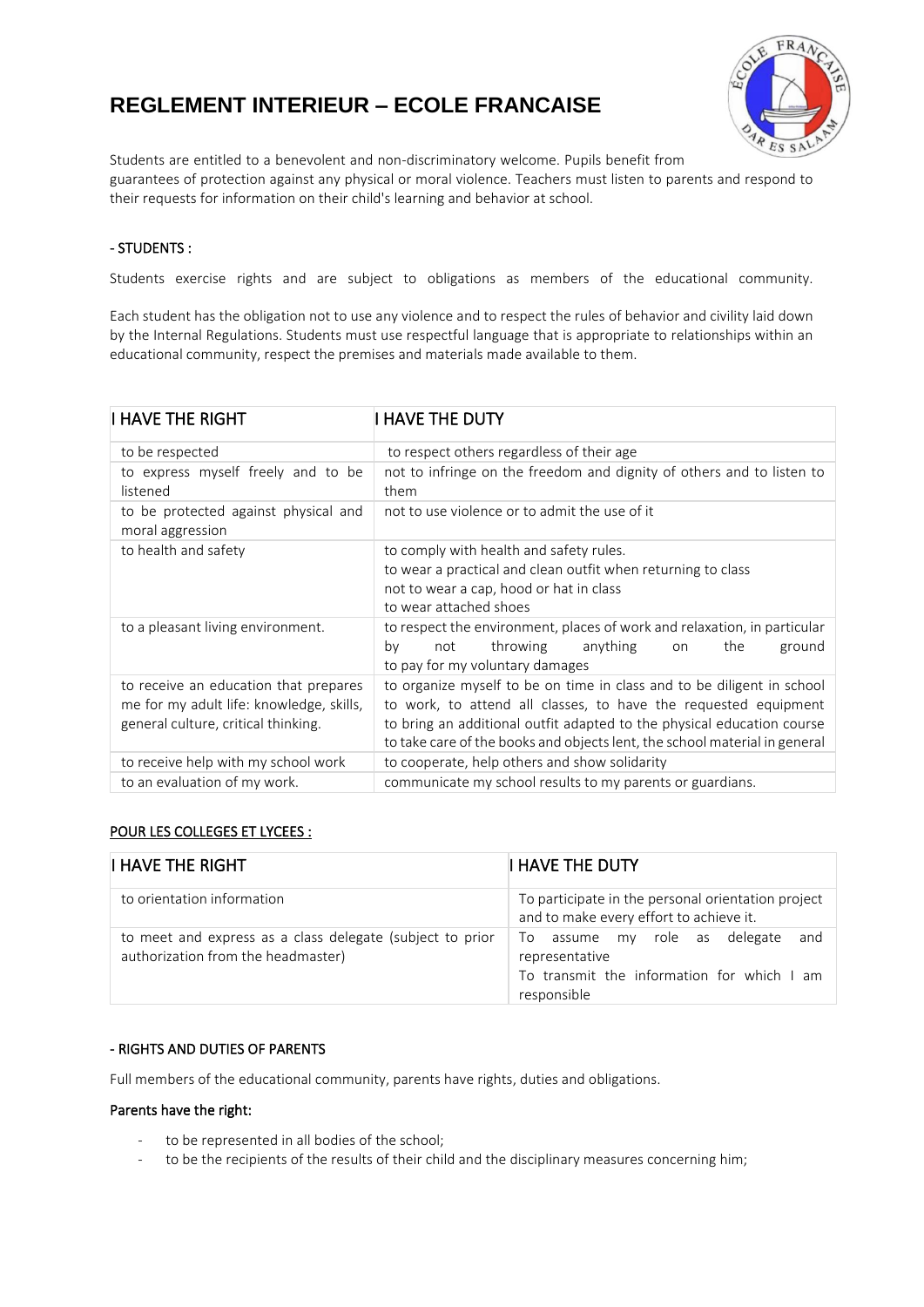

- to meet with the educational staff (right to information), they are received by appointment by the administration and/or the teachers;
- to be informed of the lack of attendance and punctuality of their child;
- to refuse the publication of a photo of their child without their authorization.

### Parents have a duty :

- to adhere to the educational requirements of the educational system they have chosen;
- to take an interest in their child's schooling, to follow the progress of his work and his results;
- to inform the educational team of any major event that may have repercussions on the smooth running of the child's schooling;
- to show reserve and respect for people and functions in all their relations with members of the educational community.

## Parents have an obligation:

- to organize the attendance and punctuality of their child;
- to inform the school of any absence or delay of their child and to justify it in writing;
- to ensure that their child is up to date with what has been done in class during his absence;
- to regularly consult their child's correspondence book and the communication platform of the SKOLENGO school;
- to answer financially and civilly for damage and acts of violence committed by their child;
- pay tuition fees;
- before any procedure within the school, report to reception and wait for the agreement of the person visited.

## TERMS OF PAYMENT AND COLLECTION OF TUITION FEES

Tuition at Ecole Française Arthur Rimbaud (EFAR) is chargeable for any child enrolled regardless of nationality. The absence of payment results in the automatic exclusion of the student, except in special cases submitted to the Management.

-The rates are set each year by the school.

- Quarterly invoices for nominal tuition fees are issued by the financial department at the beginning of each term. They are sent to families electronically. A financial regulation on the terms of payment of tuition fees, including the rates and the collection schedule, is given at the time of registration and distributed at each start of the school year. These financial regulations must be signed before the start of the school year (dematerialized computer procedure) and its signature constitutes unconditional acceptance of its elements.

# 3 - SCHOOL AND EXTRA-CURRICULAR LIFE

## *A ) For Nursery and Primary school*

## - MATERIAL :

Students must be in possession of the essential equipment requested by the teacher.

Students should only bring with them the material necessary for school activities. In kindergarten, a transitional object is allowed.

The use of cell phones is not permitted.

It is forbidden to bring to school: dangerous objects, jewellery, connected devices, electronic games and any sum of money not intended for school.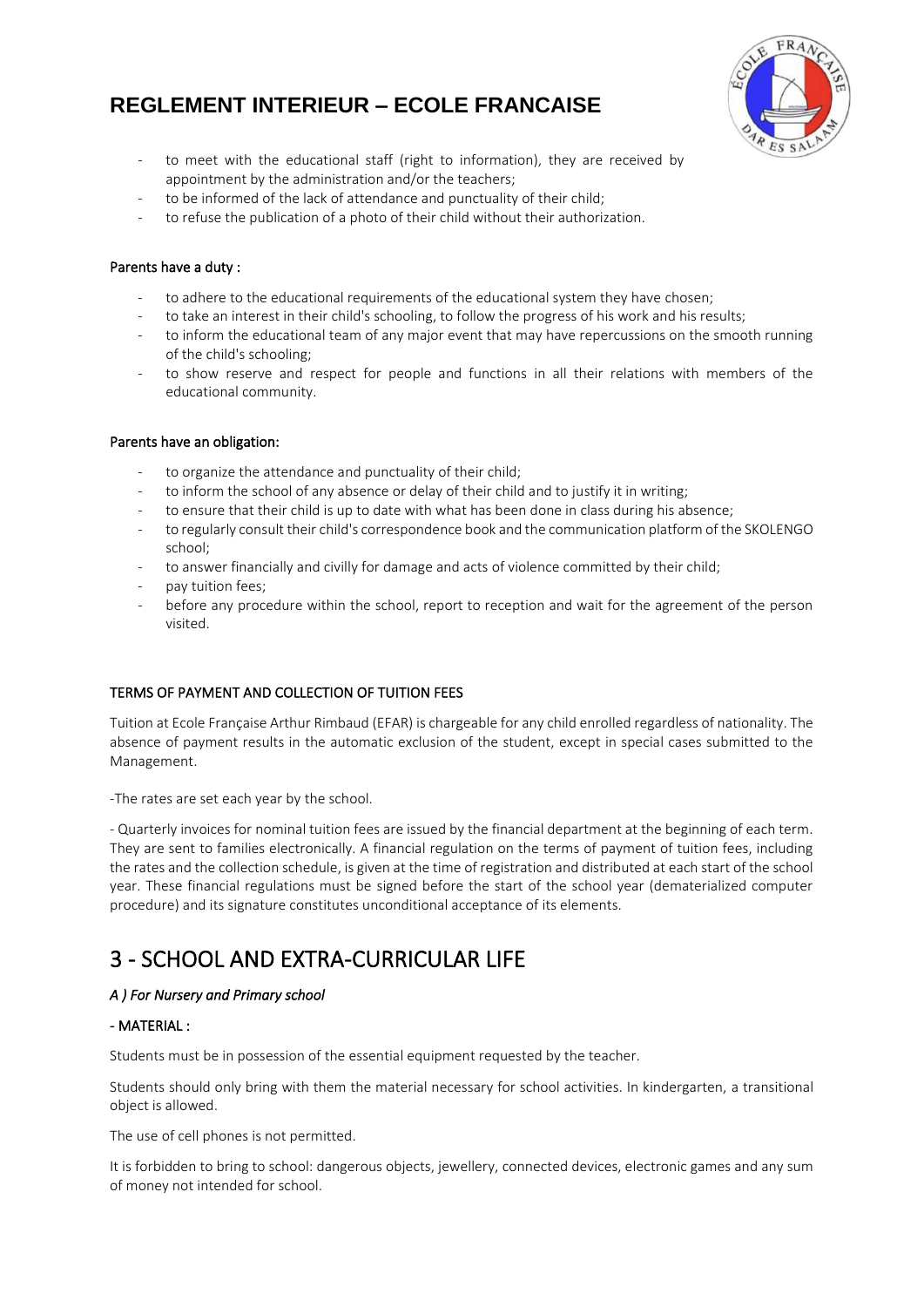

The school is not responsible for the loss or disappearance of money or jewelry or any valuables.

## - MEALS

A canteen service is offered at lunchtime to students by an external service provider.

Pupils can therefore take their meals within the canteen under the supervision of the school. No kindergarten or elementary students are permitted to receive a lunch meal.

It is forbidden to bring cans, glass containers and other dangerous objects for lunch.

### - EXTRA-CURRICULAR ACTIVITIES (AES)

AES are organized in the afternoon under the responsibility of the school. Each animator ensures the safety of the children for the duration of the activity. Parents must bring and pick up their children at the exact time, ie according to the established schedules for these activities.

*No student should stay in the school outside of class hours without being registered with AES.* 

### *The establishment declines all responsibility in the event of an accident involving a child present at school outside of school or extracurricular hours.*

### *Any child still present in the school 15 minutes after the end of lessons or an extra-curricular activity will be taken to school life / nursery at the defined cost of 10,000 shillings per hour, any hour started being due.*

Subject to additional information provided during registration, these rules also apply to extra-curricular activities. The coordinator remains at your disposal for any information at the following address : [aes@frenchschooltanzania.org.](mailto:aes@frenchschooltanzania.org)

### - COMMUNICATION :

Back-to-school meetings are organized at the beginning of the school year so that parents and teachers can get to know each other, discuss and build together the educational partnership necessary for the best possible success of the student.

In secondary school, the SKOLENGO tool is a privileged vector of communication from the school to the parents. Parents are received by appointment requested from teachers or by them via school life [secretariat@frenchschooltanzania.org.](mailto:secretariat@frenchschooltanzania.org)

However, two parent-teacher meetings per year are organized in order to facilitate communication between all the teachers and the parents of pupils.

In primary school, parents are received by appointment requested from teachers or by them via the contact book set up in each class from the beginning of the school year, or by e-mail to secretariat@frenchschooltanzania.org.

Finally, the School Life service, in particular the Principal Education Advisor (CPE) as well as the reception staff, are on hand to facilitate your procedures, answer your questions or address your requests to the teachers or the headmaster, according to the case.

### *Any request related to your child's educational situation must first be made to the teachers concerned and the head teacher.*

### *Please note, however, that any request related to your child's educational situation must first be made to the teachers concerned.*

School life is managed by the CPE and its team, in charge of checking that the students comply with the internal regulation when they are not in class, under the responsibility of the teachers.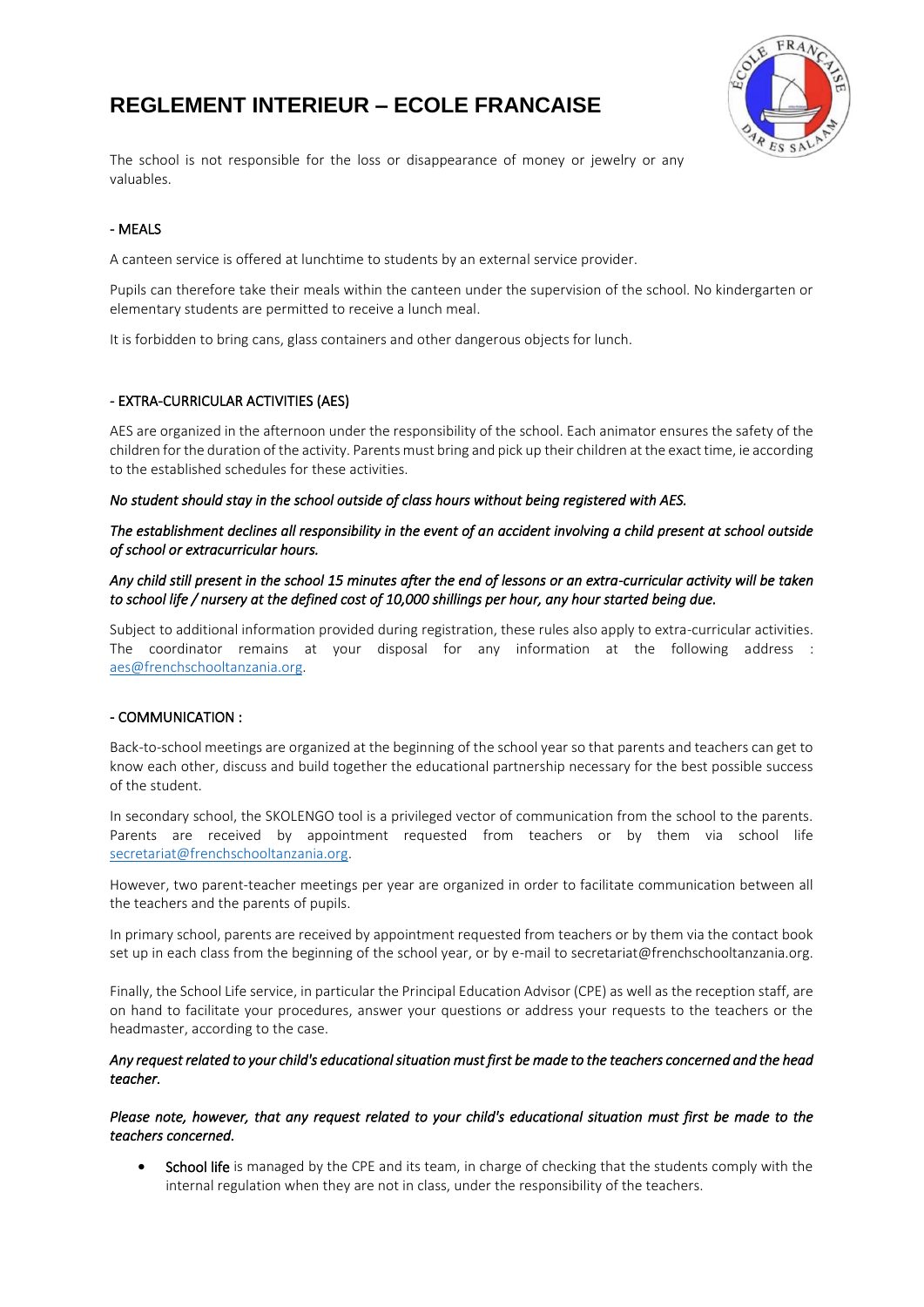

• Each parent receives 3 exit cards from the school with photo, on the basis of the authorizations specified by their parents at registration or re-registration. In case of loss, parents will have to buy 3 more from the Reception and Security Manager at 15,000 Shillings.

Parents undertake to regularly consult/sign the liaison book (remarks, observations, correspondence, conduct, encouragement) for shared follow-up of their child.

### *B) For Secondary school:*

School life is managed by the Principal Education Adviser (CPE) in charge of verifying compliance with the internal rules by the students when they are not in class, under the responsibility of the teachers. He accompanies the student in his daily journey: he listens, gives good advice or frames it rightly. He implements accountability measures, punishments or sanctions depending on the breaches noted or indicated by the teachers and fills in the student's correspondence book on this occasion. He informs the student's parents of any news concerning their child at school.

### The school identity card:

Each student receives an exit card from the school with a photograph, on the basis of the authorizations specified by their parents at registration or re-registration.

In case of loss, the student will have to buy another from the reception (10 euros).

### SKOLENGO:

Parents agree to regularly consult transcripts, timetables, observations, correspondence via SKOLENGO for the shared follow-up of their child.

### Permanence :

The permanence corresponds to a time of work in autonomy with the schedule of the pupil. In the duty room, everyone works in peace. This is indeed an important key to academic success.

In college, a working time called "personalized help" is integrated into the timetable. Similarly, in high school, personalized support is included in the students' schedule. These times are devoted to complete homework, learning and deepening knowledge under the supervision of the professional.

### Computing :

The use of the computer room is subject to special rules which will be communicated to students at each start of the school year (computer charter).

### Punishments and penalties:

Any punishment must be individual and proportionate to the breach. The student can explain, justify and seek assistance from the Principal Education Advisor or the headmaster.

School punishments relate to breaches of student obligations: they are recorded by the teacher or the CPE in the student's correspondence book, to be signed by the family.

### Breaches of the Internal Regulations may be subject to sanctions: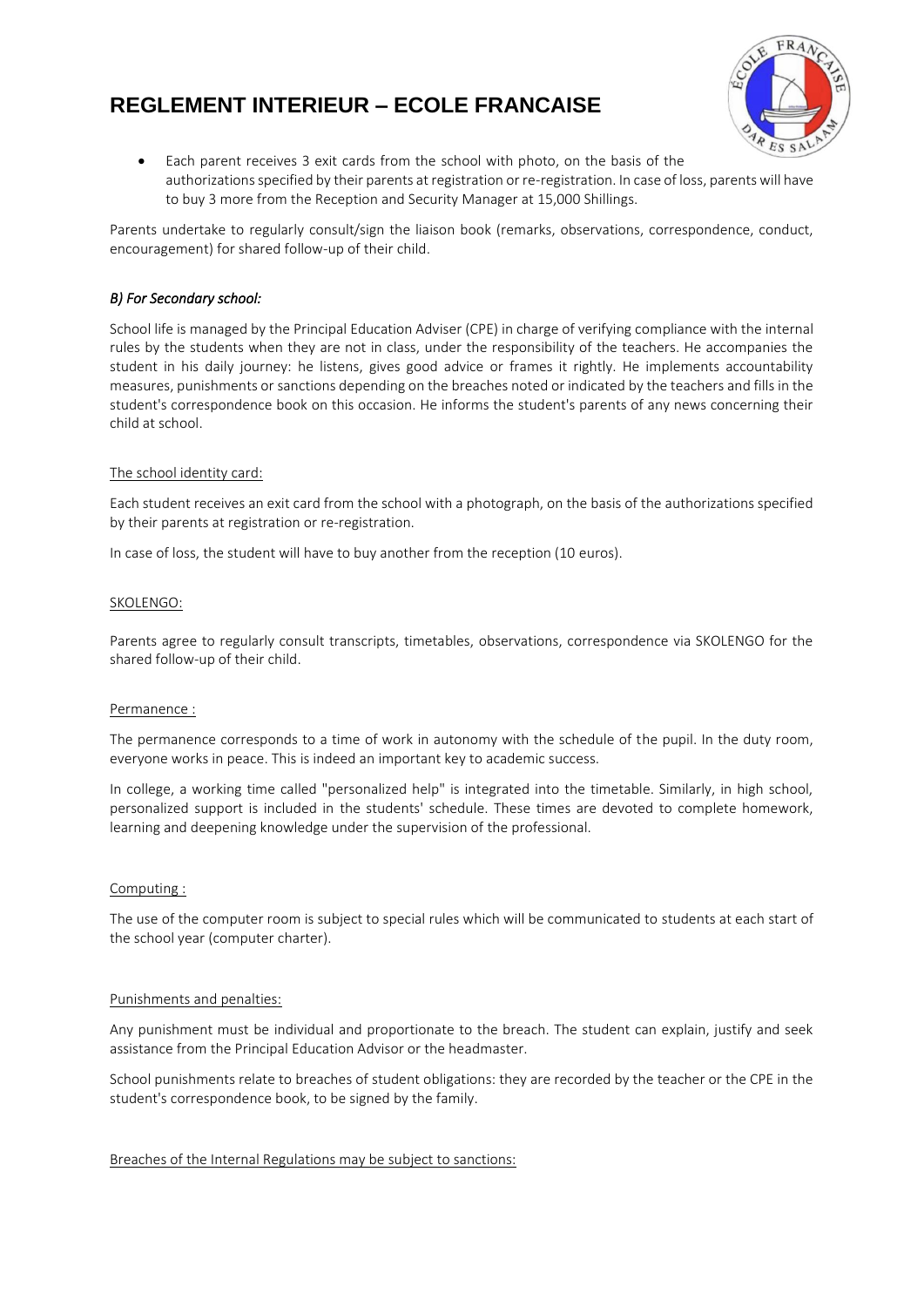

- Warning
- Blame
- Accountability measure
- Temporary exclusion from class
- Temporary exclusion from the school or one of its ancillary services
- Definitive exclusion from the school or one of its ancillary services

### The educational committee:

Provided for by article R.511-19-1 of the education code, the educational commission is chaired by the headmaster or his representative.

#### The Disciplinary concil:

It is chaired by the headmaster.

He/she can take sanctions against students depending on the nature and seriousness of the fault.

# 4 – HYGIENE, SAFETY AND HEALTH

Students must apply the health and safety rules that have been taught to them.

### - PROTOCOLS:

Any protocol relating to health, hygiene and safety put in place at EFAR must be rigorously respected. These protocols may change according to the local context and remain at the sole discretion of the headmaster and the management committee.

Specific regulations may be implemented for obvious reasons of safety, health or hygiene (regulations of the swimming pool, motor skills room, corridors, etc.), breaking them constitutes an infringement of these internal regulations.

#### - KINDERGARTEN:

Kindergarten children are changed if necessary. Parents will have to give a change of clothes to their children's teachers at the beginning of the school year.

### - ACCIDENTS, PREVENTION, HEALTH AND CARE

In the event of an accident or illness, the administration informs the family and Doctor Pierre BERVAS, referring doctor at the French Embassy.

In case of emergency or impossibility to contact the family, the injured or sick child will be directly evacuated to the hospital indicated by the family on the registration form.

Insurance is taken out by the school at the beginning of the year and covers:

- the civil liability of the school and the student in the event of bodily injury, material and immaterial damage caused to third parties by staff and students, during school time and activities organized by the establishment,

- individual cover for bodily injury resulting from an accident occurring during activities organized by the school or while traveling to school/home/school.